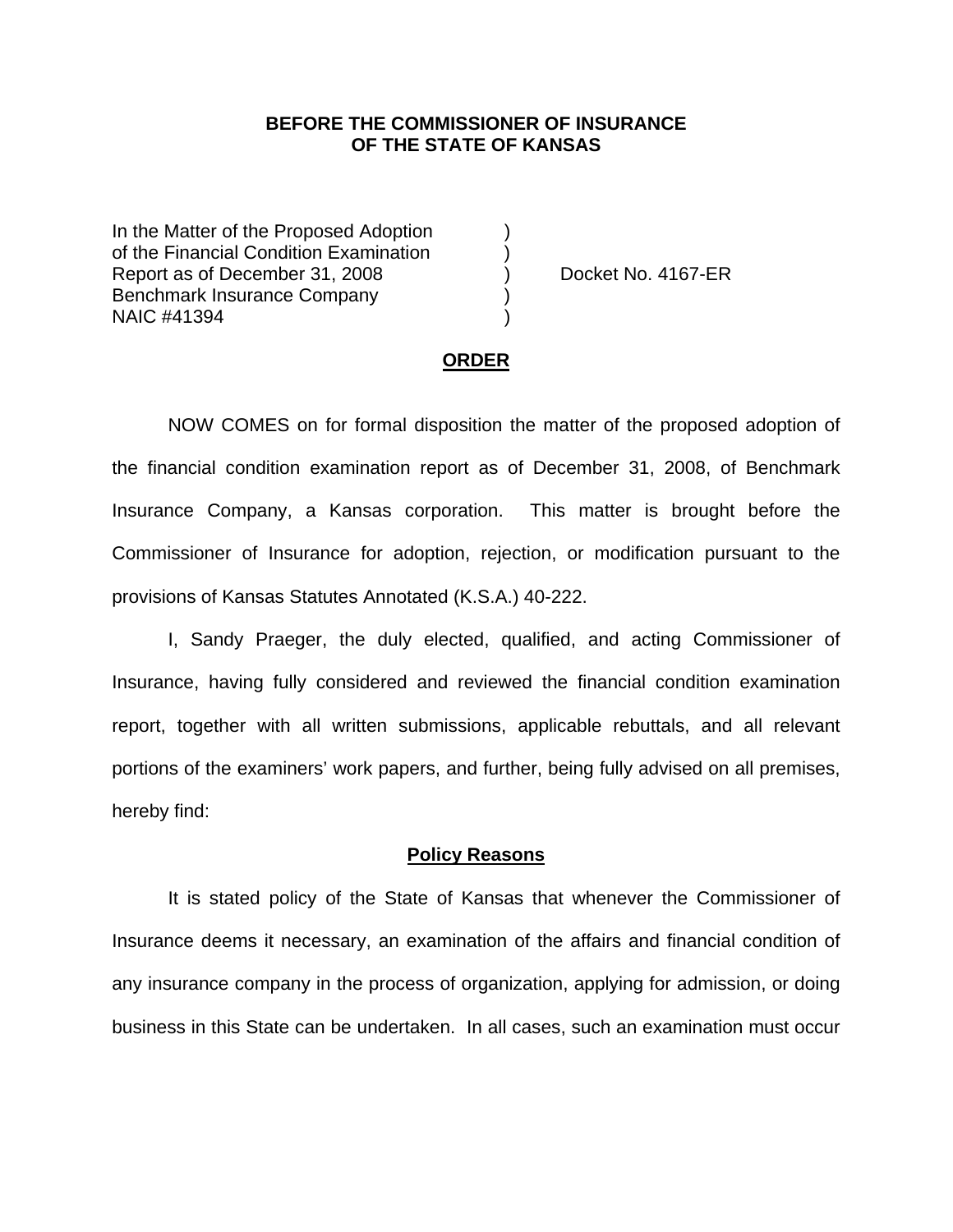once every five (5) years. Through the examination process, the insurance consuming public will be well served and protected.

## **Findings of Fact**

 1. The Commissioner of Insurance has jurisdiction over this matter pursuant to K.S.A. 40-222.

 2. An examination of Benchmark Insurance Company was undertaken by the Kansas Insurance Department and was completed on May 17, 2010.

 3. The examiner-in-charge tendered and filed with the Kansas Insurance Department a verified written report of the examination within thirty (30) days following completion of the examination, to wit; May 13, 2010.

 4. Following receipt of the verified report, the Kansas Insurance Department transmitted the report to Benchmark Insurance Company on May 19, 2010, with a duly executed notice advising the company of its opportunity to prepare and submit to the Kansas Insurance Department a written submission or rebuttal with respect to any and all matters contained in the report. Benchmark Insurance Company was further advised that any written submission or rebuttal needed to be filed with the Kansas Insurance Department no later than thirty (30) days after receipt of the verified report.

 5. Benchmark Insurance Company filed a written acceptance of the verified report on June 10, 2010.

6. Based upon the written submission tendered by Benchmark Insurance Company, the company took no exceptions to matters contained in the verified report.

 7. Within thirty (30) days of the end of the time period allowed for written submission or rebuttal, the Commissioner of Insurance fully reviewed the report,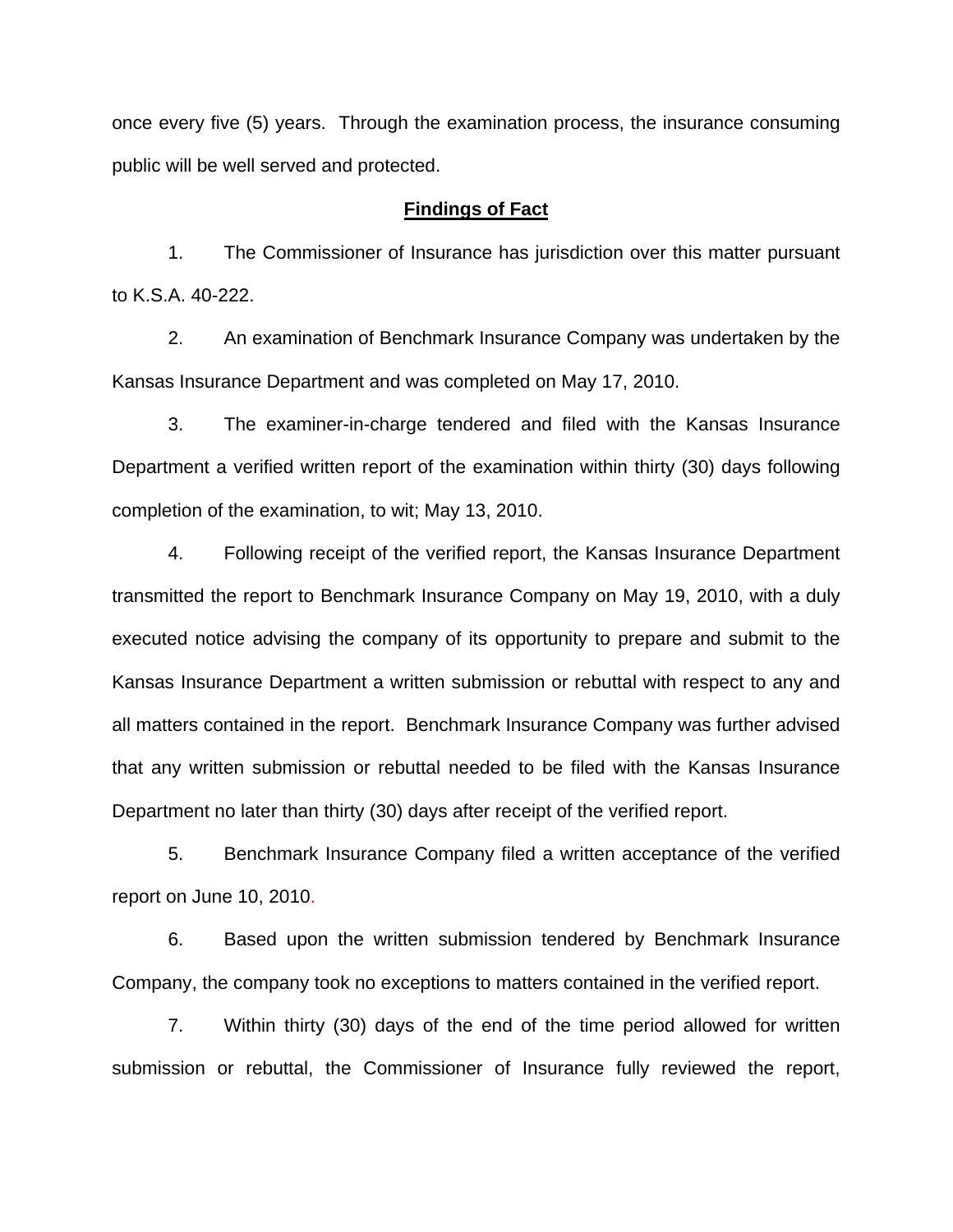together with all written submissions and rebuttals provided by Benchmark Insurance

Company. The Commissioner of Insurance further reviewed all relevant workpapers.

 8. No other written submissions or rebuttals were submitted by Benchmark Insurance Company.

# **Conclusion of Law**

9. K.S.A. 40-222(k)(2) provides:

"Within 30 days of the end of the period allowed for the receipt of written submissions or rebuttals, the commissioner shall fully consider and review the report, together with any written submissions or rebuttals and any relevant portions of the examiners workpapers and enter an order:

- (A) Adopting the examination report as filed or with modification or corrections. If the examination report reveals that the company is operating in violation of any law, regulation or prior order of the commissioner, the commissioner may order the company to take any action the commissioner considers necessary and appropriate to cure such violations; or
- (B) rejecting the examination report with directions to the examiners to reopen the examination for purposes of obtaining additional data, documentation or information, and refiling pursuant to subsection (k); or
- (C) call and conduct a fact-finding hearing in accordance with K.S.A. 40- 281 and amendments thereto for purposes of obtaining additional documentation, data, information and testimony."
- 10. Based upon the Finding of Fact enumerated in paragraphs #1 through #8

above, the financial condition examination report as of December 31, 2008, of

Benchmark Insurance Company should be adopted.

# **IT IS THEREFORE, BY THE COMMISSIONER OF INSURANCE, ORDERED THAT:**

1. The financial condition examination report as of December 31, 2008, of

Benchmark Insurance Company, hereby is adopted.